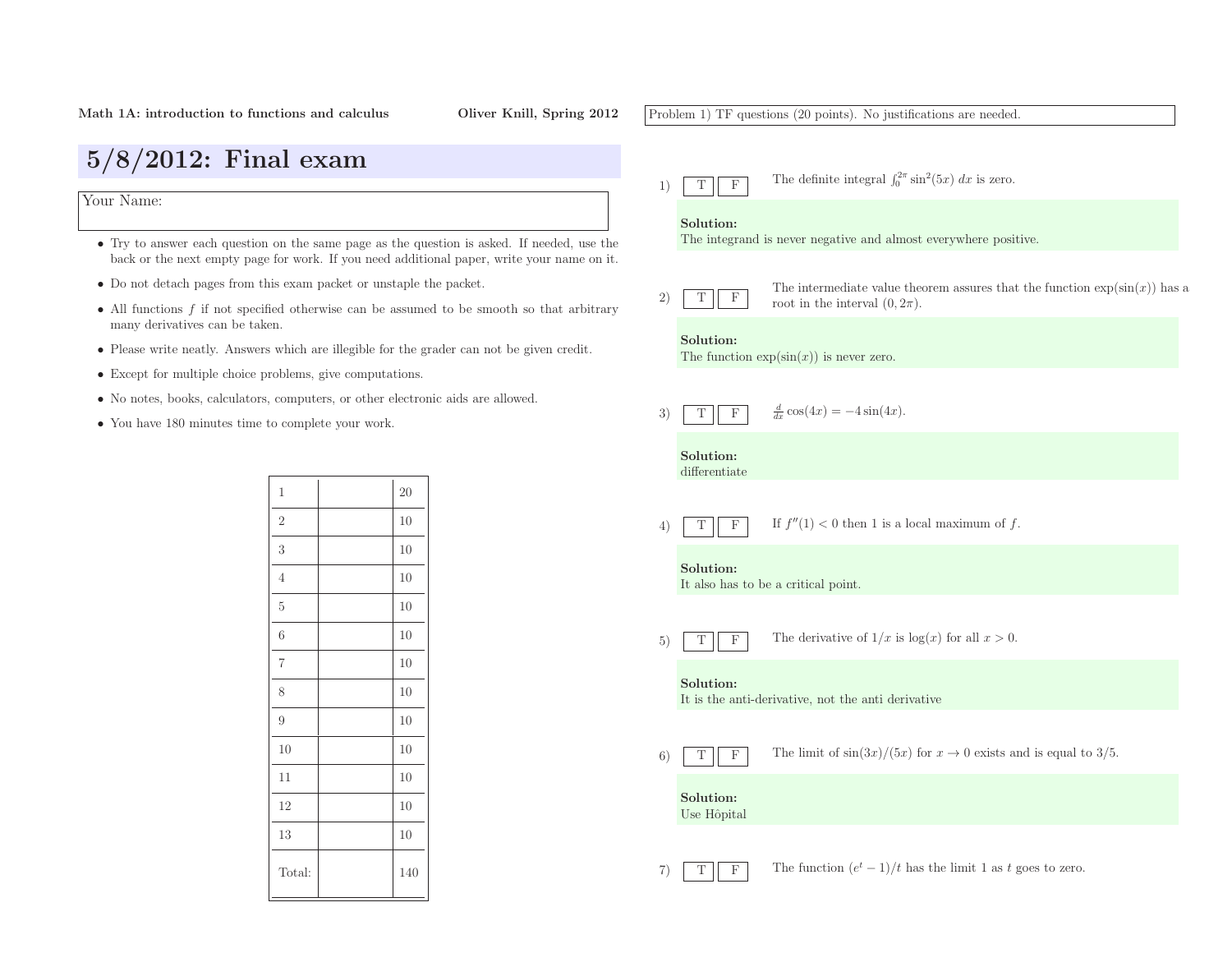|              | Solution:                               |                                                                                                                                | 15) | T<br>F                        | Hôpital's rule assures that $\cos(x)/\sin(x)$ has a limit as $x \to 0$ .                                                      |
|--------------|-----------------------------------------|--------------------------------------------------------------------------------------------------------------------------------|-----|-------------------------------|-------------------------------------------------------------------------------------------------------------------------------|
|              | Use Hopital                             |                                                                                                                                |     | Solution:                     | The nominator does not go to zero for $x \to 0$ .                                                                             |
|              | F                                       | The derivative of $f(f(x))$ is $f'(f'(x))$ for any differentiable function f.                                                  | 16) | $\mathbf F$<br>T              | A Newton step for the function f is $T(x) = x - \frac{f(x)}{f'(x)}$ .                                                         |
|              | Solution:<br>This is not the chain rule |                                                                                                                                |     | Solution:                     |                                                                                                                               |
|              | $_{\rm F}$                              | A monotonically increasing function f has no point x, where $f'(x) < 0$ .                                                      |     | By definition                 |                                                                                                                               |
|              | Solution:                               | Increasing means that the derivative is positive.                                                                              | 17) | T<br>$\mathbf{F}$             | The family of functions $f_c(x) = cx^2$ where c is a parameter has a catastrophe<br>at $x=0$ .                                |
|              |                                         |                                                                                                                                |     | Solution:                     | For $c < 0$ we have a local max, for $c > 0$ we have a local min.                                                             |
| $10^{\circ}$ |                                         | The function $f(x) = \exp(-x^2)$ has an inflection point x somewhere on the<br>real line.                                      |     |                               |                                                                                                                               |
|              | Solution:                               | The second derivative can be zero. One can see this by looking at the graph.                                                   | 18) | $\mathbf F$<br>T              | The fundamental theorem of calculus implies $\int_{-x}^{x} f'(t) dt = f(x) - f(-x)$<br>for all differentiable functions $f$ . |
|              |                                         |                                                                                                                                |     | Solution:                     | Yes, this is the most important result in this course.                                                                        |
| 11)          | $\mathbf{F}$<br>T                       | The function $f(x) = (1 - x^3)/(1 + x)$ has a limit for $x \to -1$ .                                                           |     |                               |                                                                                                                               |
|              | Solution:                               | The top $1-x^3$ is not zero at $x=-1$ so that the function has a pole                                                          | 19) | $\mathbf F$<br>T              | If f is a smooth function for which $f''(x) = 0$ everywhere, then f is con-<br>stant.                                         |
|              |                                         |                                                                                                                                |     | Solution:<br>It can be linear |                                                                                                                               |
| 12)          | F                                       | If we know the marginal cost for all quantities $x$ as well as the total cost for<br>$x = 1$ we know the total cost for all x. |     |                               |                                                                                                                               |
| 13)          |                                         | The function f which satisfies $f(x) = 0$ for $x < 0$ and $f(x) = e^{-x}$ for $x \ge 0$<br>is a probability density function.  | 20) | $\mathbf F$<br>T              | The function $f(x) = \frac{\sin(x)}{1 - \cos(x)}$ can be assigned a value $f(0)$ such<br>that $f(x)$ is continuous at 0.      |
|              | Solution:                               | True, it is nonnegative every where and the total integral is 1.                                                               |     | Solution:<br>at $x=0$ .       | Use l'Hopital to see that the limit is the same as $\lim_{x\to 0} \cos(x)/\sin(x)$ which has no limit                         |
| 14           |                                         | The differentiation rule $(f \cdot g)' = f'(g(x)) \cdot g'(x)$ holds for all differentiable<br>functions $f, q$ .              |     |                               |                                                                                                                               |

Solution:

We would need the Leibniz rule, not the chain rule.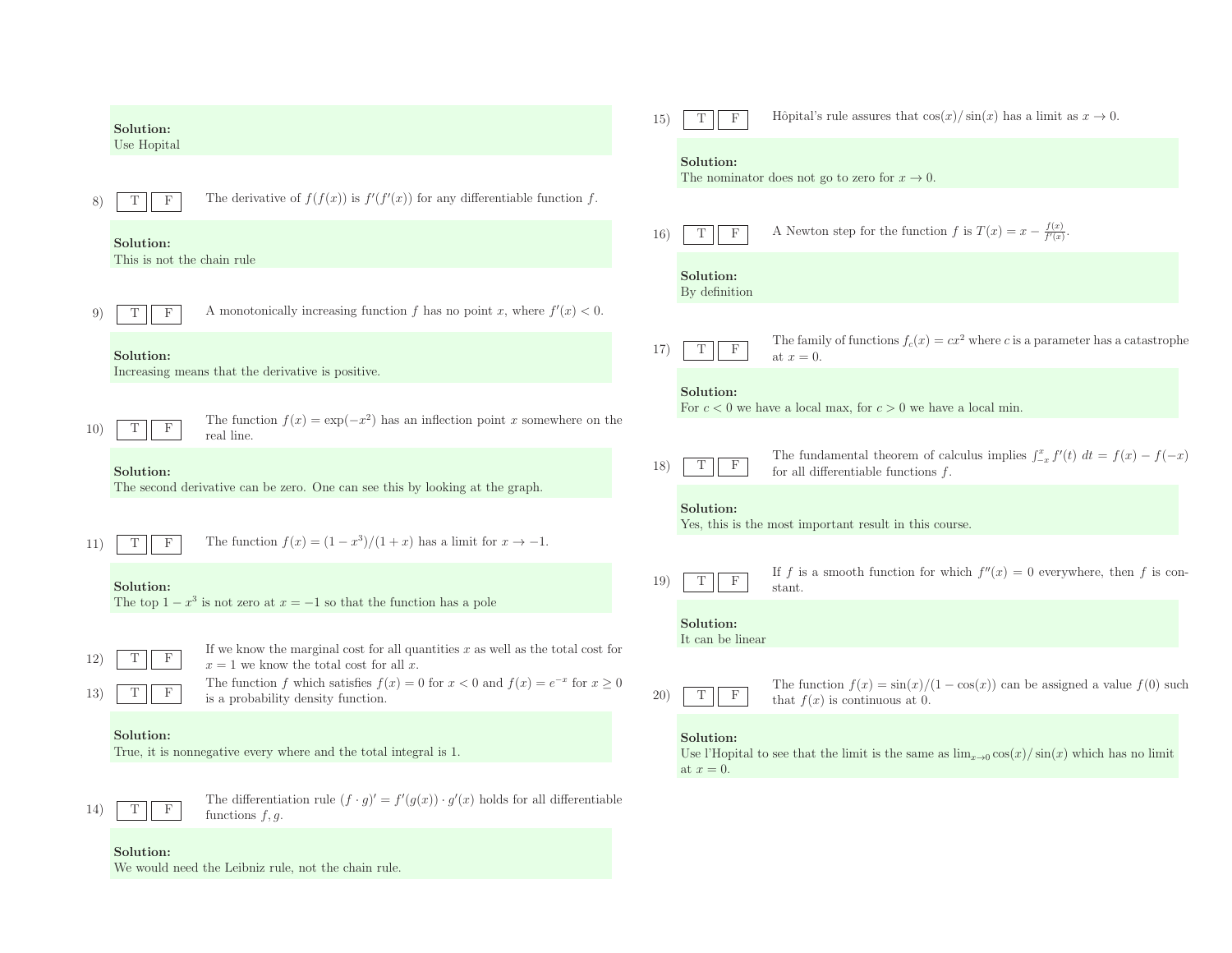## Problem 2) Matching problem (10 points) Only short answers are needed.

 $\Gamma$ 

We name some important concepts in this course. To do so, <sup>p</sup>lease complete the sentences withone or two words. Each question is one point.

| $\lim_{h\to 0} \frac{f(x+h)-f(x)}{h}$ is called the                                                       | of $f$ .  |
|-----------------------------------------------------------------------------------------------------------|-----------|
| $f'(x) = 0, f''(x) > 0$ implies that x is a                                                               | of $f$ .  |
| The sum $\frac{1}{n}[f(0) + f(1/n) + f(2/n) + \ldots +$<br>$f((n-1)/n) + f(1)$ is called a                | sum.      |
| If $f(0) = -3$ and $f(4) = 8$ , then f has a root<br>on the interval $(0, 4)$ by the                      | theorem.  |
| There is a point $x \in (0,1)$ where $f'(x) =$<br>$f(1) - f(0)$ by the                                    | theorem.  |
| The expansion rate $r'(t)$ can be obtained<br>from $d/dtV(r(t)) = -5$ by the method of                    | rates.    |
| The anti derivative $\int_{-\infty}^{x} f(t) dt$ of a probabil-<br>ity density function $f$ is called the | function. |
| A point x for which $f(x) = 0$ is called a                                                                | of $f$ .  |
| A point x for which $f''(x) = 0$ is called an                                                             | of $f$ .  |
| At a point x for which $f''(x) > 0$ , the func-<br>tion is called                                         | up.       |

## Solution: Derivative Local minimum Riemann sum Intermediate value Mean value Related Cumulative distributionRoot Inflection Point Concave

Problem 3) Matching or short answer problem (10 points). No justifications are needed.

a) (4 points) Find the relation between the following functions:

| function $f$    | function $q$      | $= q'$ | $g = t$ | none |
|-----------------|-------------------|--------|---------|------|
| $\log \sin(x) $ | $\cot(x)$         |        |         |      |
| $\cos^2(x)$     | tan(x)            |        |         |      |
| r <sup>5</sup>  | $5x^4$            |        |         |      |
|                 | $-1/x$            |        |         |      |
| $\sin(\log(x))$ | $\cos(\log(x))/x$ |        |         |      |

b) (3 points) Match the following functions (a-d) with <sup>a</sup> choice of anti-derivatives (1-4).

| Function a)-d)               | Fill in $1$ )-4) |
|------------------------------|------------------|
| graph a)                     |                  |
| $\overline{\text{graph}}$ b) |                  |
| graph c)                     |                  |
| graph d)                     |                  |
|                              |                  |
|                              |                  |
|                              |                  |

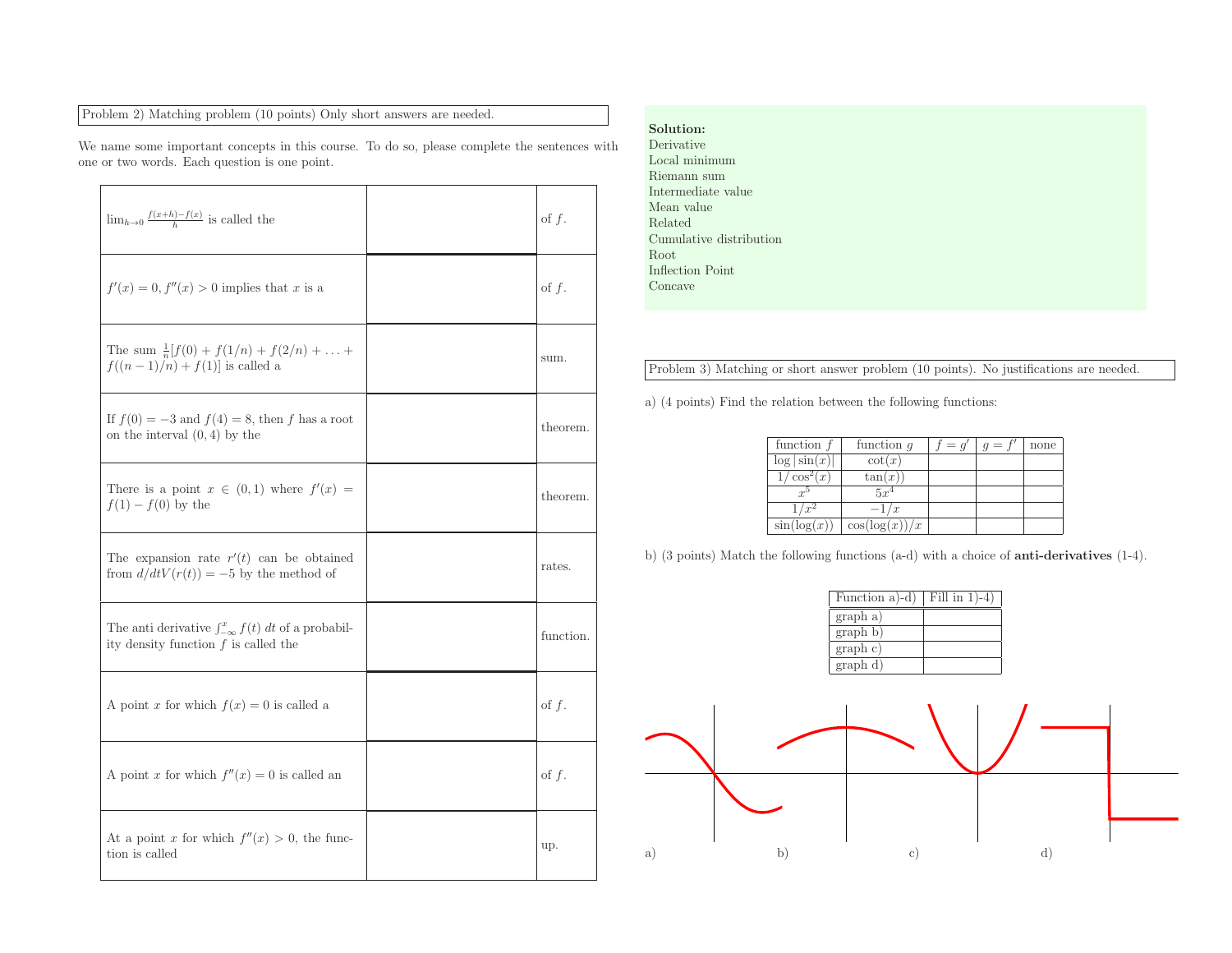

| Function i              | $\lim_{x\to 0} f(x)$ |
|-------------------------|----------------------|
| $e^{2x} =$<br>x/        |                      |
| $(e^{2x}-1)/(e^{3x}-1)$ |                      |
| $\sin(3x)/\sin(5x)$     |                      |

### Solution:

a)

| function $f$    | function $q$      | $= q'$ | $g = t$ | none |
|-----------------|-------------------|--------|---------|------|
| $\log \sin(x) $ | $\cot(x)$         |        | $*$     |      |
| $\cos^2(x)$     | tan(x)            | $\ast$ |         |      |
| $r^{5}$         | $5r^4$            |        | $\ast$  |      |
|                 | $-1/x$            | $\ast$ |         |      |
| sin(log(x))     | $\cos(\log(x))/x$ |        | $\ast$  |      |

b) 3,2,4,1 c) Use l'Hopital: 1/2,2/3,3/5

Problem 4) Area computation (10 points)

Find the area of the shield shaped region bound by the two curves  $1/(1 + x^2)$  and  $x^2 - 1$ .



| Solution:                                                                                                                                                             |  |
|-----------------------------------------------------------------------------------------------------------------------------------------------------------------------|--|
| The two curves intersect at $x = \pm 2^{1/4}$ .                                                                                                                       |  |
| $\int_{-2^{1/4}}^{2^{1/4}} \frac{1}{1+x^2} - x^2 + 1 \ dx = \arctan(x) - x^3/3 + x \Big _{-2^{1/4}}^{2^{1/4}} = 2 \arctan(2^{1/4}) - (2/3)2^{3/4} + 2 \cdot 2^{1/4}.$ |  |

Problem 5) Volume computation (10 points)

Did you know that there is <sup>a</sup> scaled copy of the liberty bell on the campus of the Harvard business school? Here we compute its volume. Find the volume if the rotationally symmetric solidif the radius  $r(z)$  at height z is  $r(z) = 8 - (z - 1)^3$  and the height z of the bell is between 0 and 3.



## Solution:

$$
\pi \int_0^3 \pi (8 - (z - 1)^3)^2 dz = \pi \int_{-1}^2 (8 - u^3)^2 du = \pi \int_{-1}^2 64 - 16u^3 + u^6 du = \pi (64z - 16u^4/4 + u^7/7)|_{-1}^3 = \pi 1053/7;
$$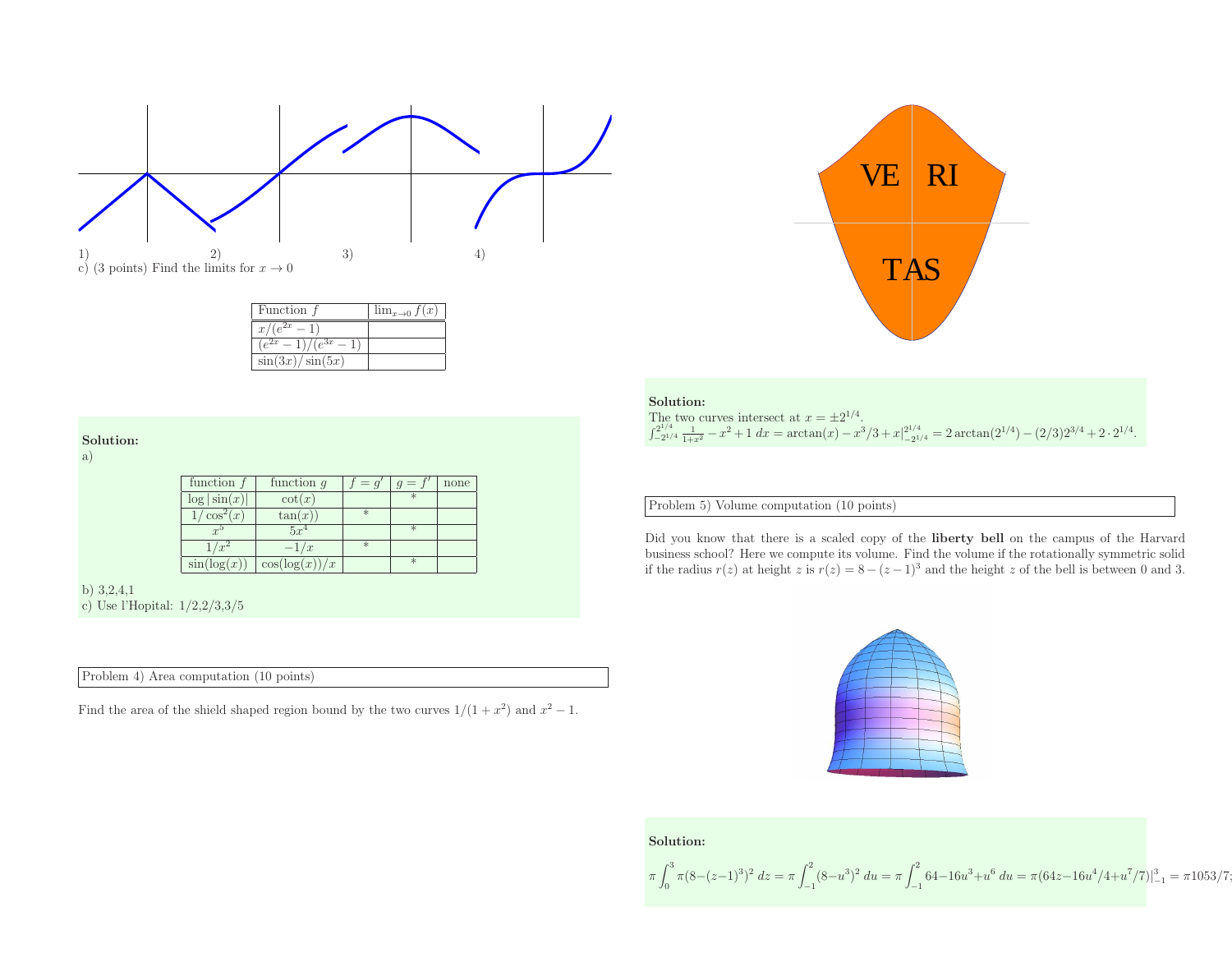Problem 6) Improper integrals (10 points)

a) (5 points) Find the integral or state that it does not exist

$$
\int_1^\infty \frac{1}{x^4} \, dx \; .
$$

b) (5 points) Find the integral or state that it does not exist

$$
\int_1^\infty \frac{1}{x^{3/2}} dx.
$$

Solution:  
\na)  
\n
$$
\int_{1}^{\infty} \frac{1}{x^4} dx = \frac{-x^{-3}}{3} \bigg|_{1}^{\infty} = \frac{1}{3}.
$$
\nb)  
\n
$$
\int_{1}^{\infty} \frac{1}{x^{3/2}} dx = -2x^{-1/2} |1^{\infty} = 2.
$$

## Problem 7) Extrema (10 points)

The Harvard stadium has a track which encloses a rectangular field of dimensions  $x, y$ . The circumference of the track is  $400 = 2\pi y + 2x$  and is fixed. We want to maximize the area xy for a play field. Which  $x$  achieves this?



#### Solution:

Solve for  $y = (200 - x)/\pi$  and plug this into the function to get

$$
f(x) = xy = x(200 - x)/\pi.
$$

To find the maximum of this function, we differentiate with respect to  $x$  and look where the derivative is zero:

$$
f'(x) = (200 - 2x)/\pi = 0
$$

showing that  $x = 100$  is the maximum.

Problem 8) Integration by parts (10 points)

Find the antiderivative:

$$
\int (x-1)^4 \exp(x+1) \ dx \ .
$$

### Solution:

Use the Tic-Tac-Toe integration method:

| r <sup>4</sup> | $\exp(x+1)$ |   |
|----------------|-------------|---|
| $4x^3$         | $\exp(x+1)$ | ₩ |
| $12x^2$        | $\exp(x+1)$ | ∍ |
| 24x            | $\exp(x+1)$ | ⊕ |
| 24             | $\exp(x+1)$ | ⊣ |
|                | $\exp(x+1)$ |   |

Adding things up <sup>g</sup>ives

$$
e^{x+1}[x^4 - 4x^3 + 12x^2 - 24x + 24].
$$

## Problem 9) Substitution (10 points)

a) (3 points) Solve the integral  $\int e^{x^2} 2x \, dx$ .

b) (3 points) Solve the integral  $\int 2x \log(x^2) dx$ .

c) (4 points) Find the integral  $\int e^{-2e^x}e^x dx$ .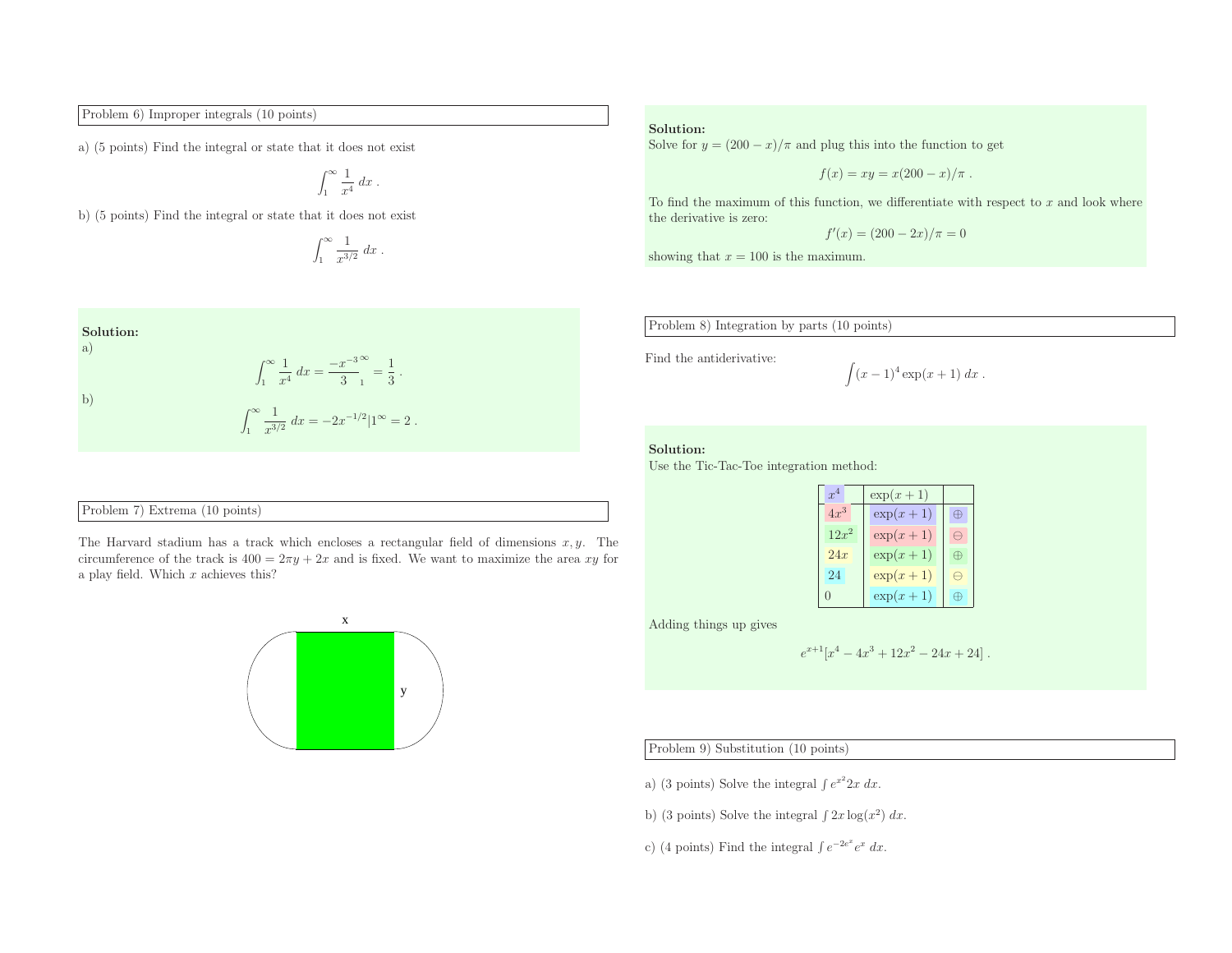# Solution:

These are all standard substitution problems: a)  $e^{x^2}$ b)  $x^2 \log(x^2) - x^2$ <br>c)  $-e^{-2x^2}/2$ 

## Problem 10) Partial fractions (10 points)

a) (5 points) Find the definite integral

$$
\int_1^5 \frac{1}{(x-4)(x-2)} \, dx \, .
$$

b) (5 points) Find the indefinite integral

$$
\int \frac{1}{(x-1)(x-3)(x-5)} \, dx \, .
$$

### Solution:

 In both problems we can find the coefficients quickly with the l'Hopital method: a)  $\int_1^5 \frac{1}{(x-4)(x-2)} dx = \frac{1}{2} \int_1^5 \left[ \frac{1}{x-4} - \frac{1}{x-2} \right] dx = \frac{1}{2} [\log |x-4| - \log |x-2|]_1^5 = -\log(3)$ . b) The factorization 1 $A$   $B$   $C$ and) Partial factoins (10 points)<br>
intel Find the britain integral<br>  $\int_1^2 (x-3)(x-2)^{d}x$ .<br>
Solutions<br>
Solutions<br>
Solutions<br>
Solutions<br>
Solutions<br>  $\int_1^2 (x-3)(x-2)^{d}x dx$ <br>
Directions<br>  $\int_1^2 (x-3)(x-3)^{d}x dx$ <br>
Directions<br>  $\$ 

$$
\frac{1}{(x-1)(x-3)(x-5)} = \frac{1}{x-1} + \frac{1}{x-3} + \frac{1}{x-5}
$$

can be obtained quickly from l'Hopital:  $A = \lim_{x \to 1} \frac{1}{(x-3)(x-5)} = \frac{1}{8}$  and  $B = \lim_{x \to 3} \frac{1}{(x-1)(x-5)} = -\frac{1}{4}$  and  $C = \lim_{x \to 5} \frac{1}{(x-1)(x-3)} = \frac{1}{8}$  so that the result is

$$
\left[\log|x-1| - 2\log|x-3| + \log|x-5|\right]/8.
$$

[P.S. As in the homeworks, we do not worry in a) that these are improper integrals, integrating over the logarithmic singularity. They are no problem because the integral of  $\log |x|$  is  $x \log |x| - x$  which has a limit 0 for  $x \to 0$ .]

Problem 11) Related rates (10 points)

The coordinates of a car on a freeway intersection are  $x(t)$  and  $y(t)$ . They are related by

$$
x^7 + y^7 = 2xy^2.
$$

We know  $x' = 3$  at  $x = 1$ ,  $y = 1$ . Find y'.



#### Solution:

Differentiate the relation with repect to  $t$  and solve for  $y'$ :

$$
7x^6x' + 6y^2y' = 2x'y^2 + 4xyy'.
$$

Therefore,

$$
y' = (7x^6x' - 2y^2x')/(4xy - 6y^2).
$$

## Problem 12) Various integration problems (10 points)

Find the anti-derivatives of the following functions:

a) (2 points) 
$$
f(x) = \sin^5(x) \cos(x)
$$
.  
b) (3 points)  $f(x) = \frac{1}{x^2 + 1} + \frac{1}{x^2 - 1}$ .  
c) (2 points)  $f(x) = \sqrt{1 - x^2} + \frac{1}{\sqrt{1 - x^2}}$ .

d) (3 points)  $f(x) = \log(x) + \frac{1}{\log(x)}$ .

### Solution:

a)  $\sin^6(x)/6 + c$ b)  $\arctan(x) + \log(x-1)/2 + \log(x+1)/2 + c$ 

c)  $arcsin(x) + (1 + cos(2 arcsin(x)))/2$ 

d)  $x \log(x) - x + li(x)$  the second integral is a nonelementary integral. Was a freebe. You got <sup>3</sup> points even without solving that...